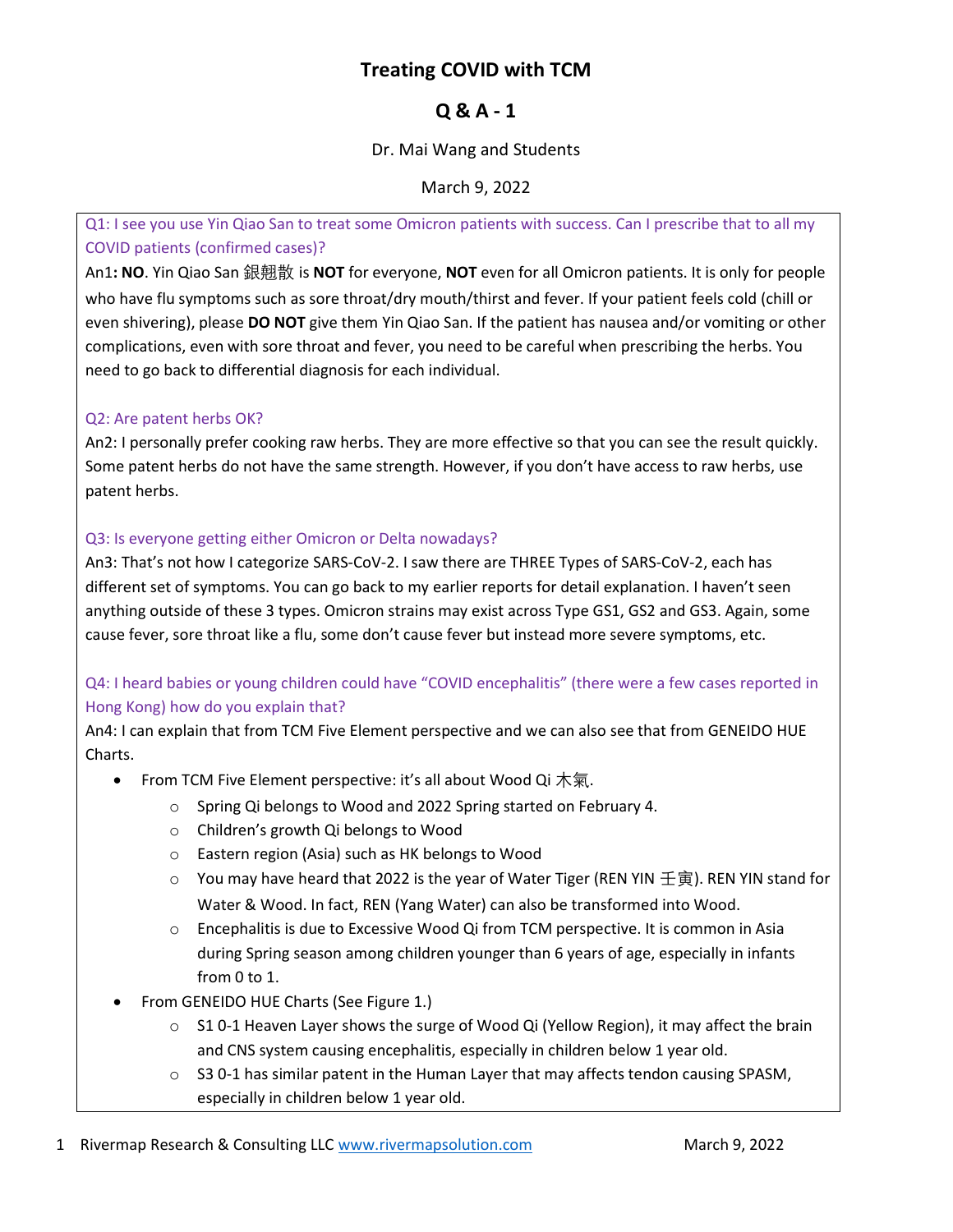o As a side effect, these patents may cause also warts but may be temporary.

#### Q5: Can babies from US show the same symptoms?

An5: Although encephalitis is not very common in the West but it is possible.

#### Q6: How would you treat encephalitis in children? Can we do acupuncture?

An6: NO. I don't recommend needling babies, definitely NOT when they have spasms. Needles might break and cause life threatening scenarios. You may prepare herbal oilmen that expels WIND and relax the muscles. I use Qu Feng You 驅風油 (cool) if the patient has fever and Huo Luo You 活絡油 (not cold not warm) if the patient does not have fever. By using these remedies, even we cannot completely resolve the problem, we may help the patient gaining some time before reaching to the hospital. Everything can happen so fast.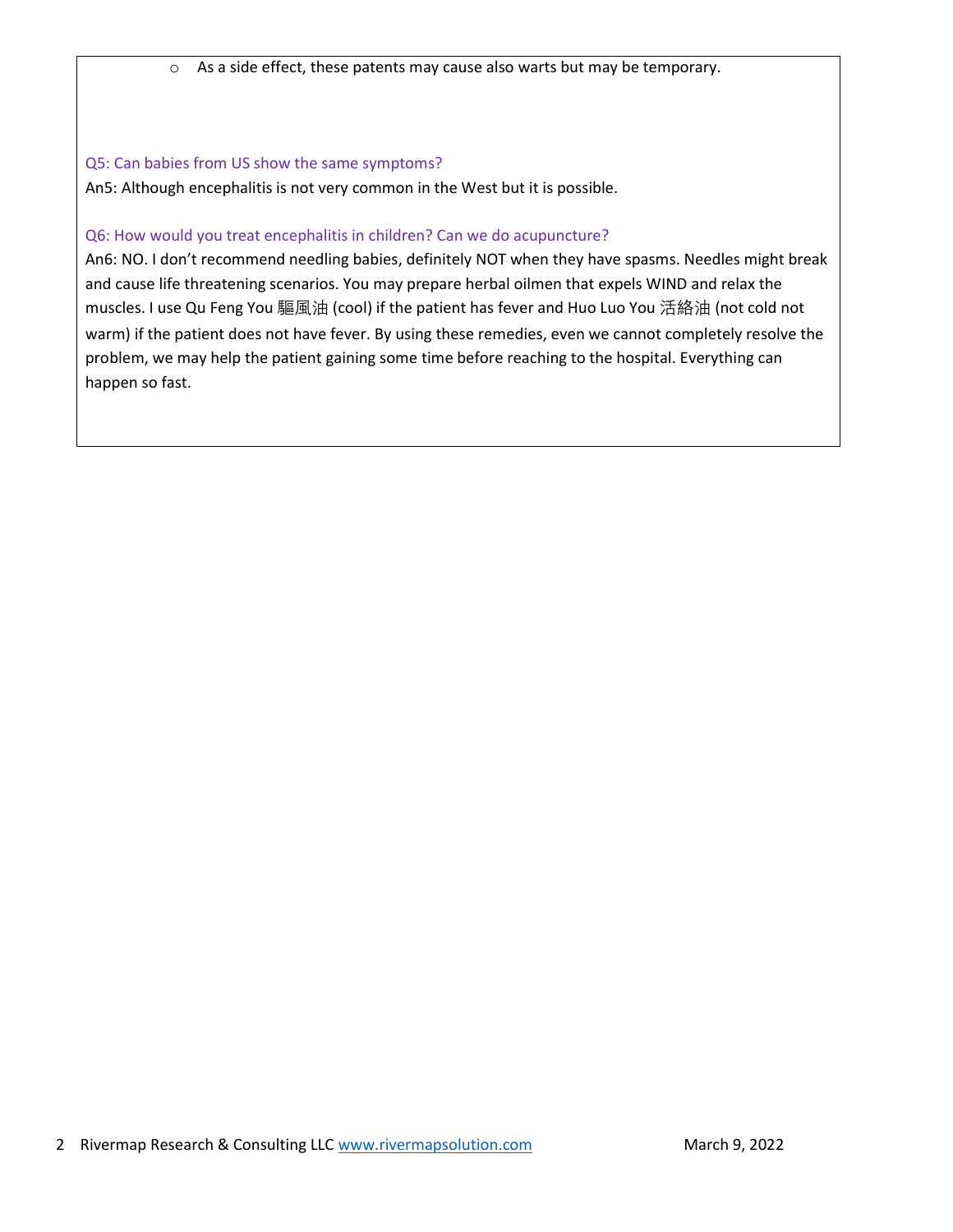

Figure 1. HUE Charts (Left) Indicates GENEIDO Type S1 may cause encephalitis in infants. (Right) Indicates GENEIDO Type S3 may cause SPASM in infants. GREEN curve represents WOOD Qi.